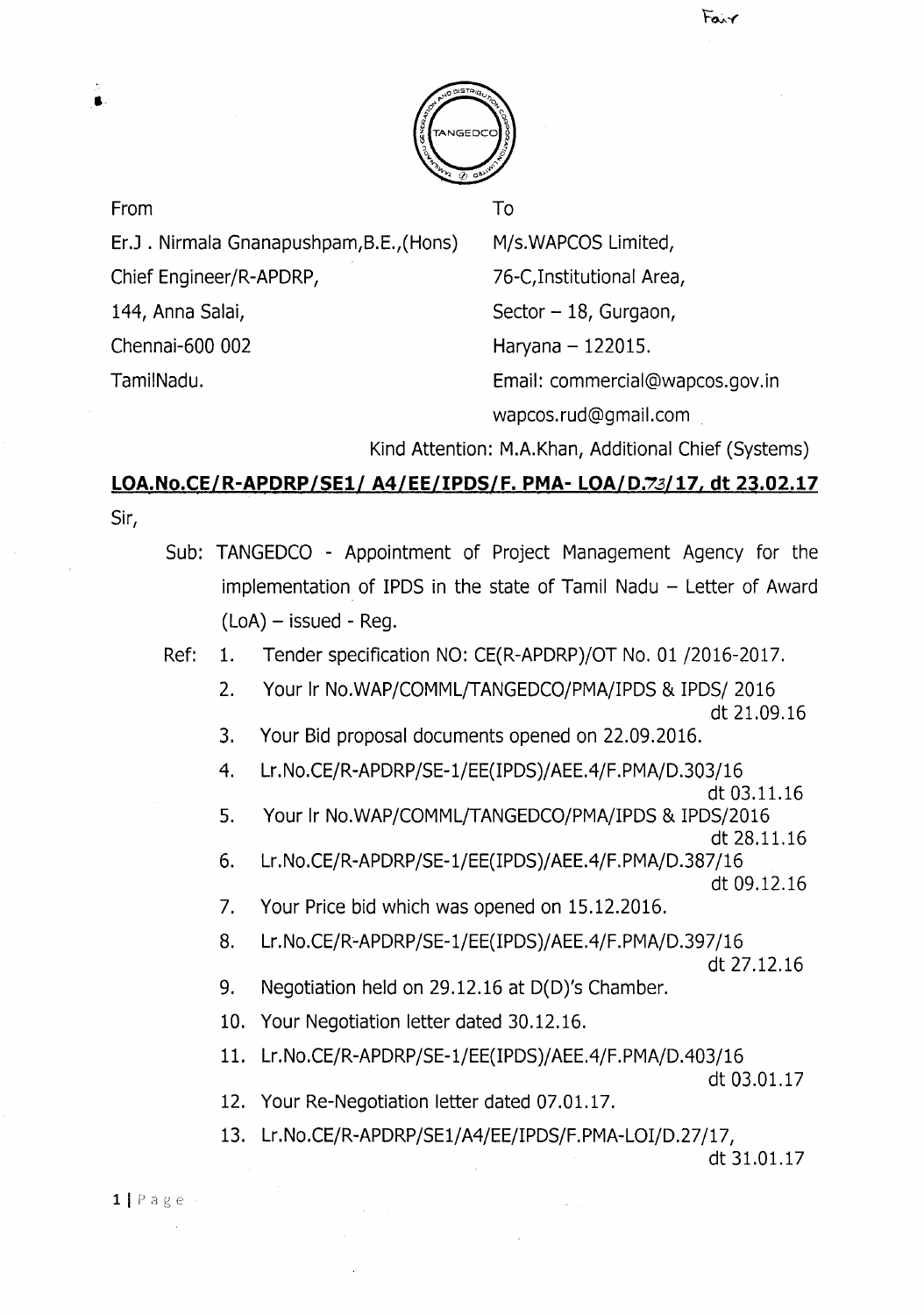14. Your e-mail dated 02.02.17.

15. Lr.No.CE/R-APDRP/SE1/A4/EE/IPDS/F.PMA/D.57/17,

dt 15.02.17.

- 16. Letter no WAP/COMML/TANGEDCO/PMA/IPDS/2 Dated 13.02.17
- 17. Letter no WAP/COMML/TANGEDCO/PMA/IPDS/2 Dated 14.02.17.
- 18. Lr.No.CE/R-APDRP/SE1/A4/EE/IPDS/F.PMA/D.72/17,

#### dt 23.02.17.

#### \*\*\*\*\*\*

With reference to your offer dated 21.09.16 and subsequent correspondence cited above, I acting for and on behalf of and by the order and direction of Tamil Nadu Generation and Distribution corporation limited (TANGEDCO) accept your offer for Project Management Agency towards implementation of Integrated Power Development Scheme (IPDS) in the State of Tamil Nadu, which include handholding and assisting the utility in project management and ensuring implementation of the scheme till commissioning for PMA, contract price as indicated below:

### 1.0. **Contract Price:**

The total contract price is firm for the entire scope of work under this contract and shall be Rs.  $10,92,00,000/$ - + prevailing service tax (Rupees Ten Crores Ninety Two Lakhs only  $+$  service tax only) as per the following breakup:

| SI.No. | Price Component                                             | Amount (Rs.)    |
|--------|-------------------------------------------------------------|-----------------|
|        | Charges for Project Management Agency (PMA)                 | 10,92,00,000.00 |
|        | In addition, the prevailing service tax to the above amount |                 |

(Note: Service tax is applicable as per clause 2 of this LoA)

### 2.0 **TAXES, DUTIES AND INSURANCE:**

2.1 All taxes (including professional tax, service tax etc. as applicable) duties, levies, insurance charges, license fees, etc. arising out of the contract shall be payable directly by Consultant and shall be included in the contract price for the entire scope of work as in clause 1.0 (SI.No.1 & 2) above. TANGEDCO will not bear any expenditure, whatsoever on this account. As regards income tax, surcharge on income tax and other corporate taxes, the Consultant shall be responsible for such payments to the concerned authorities. However,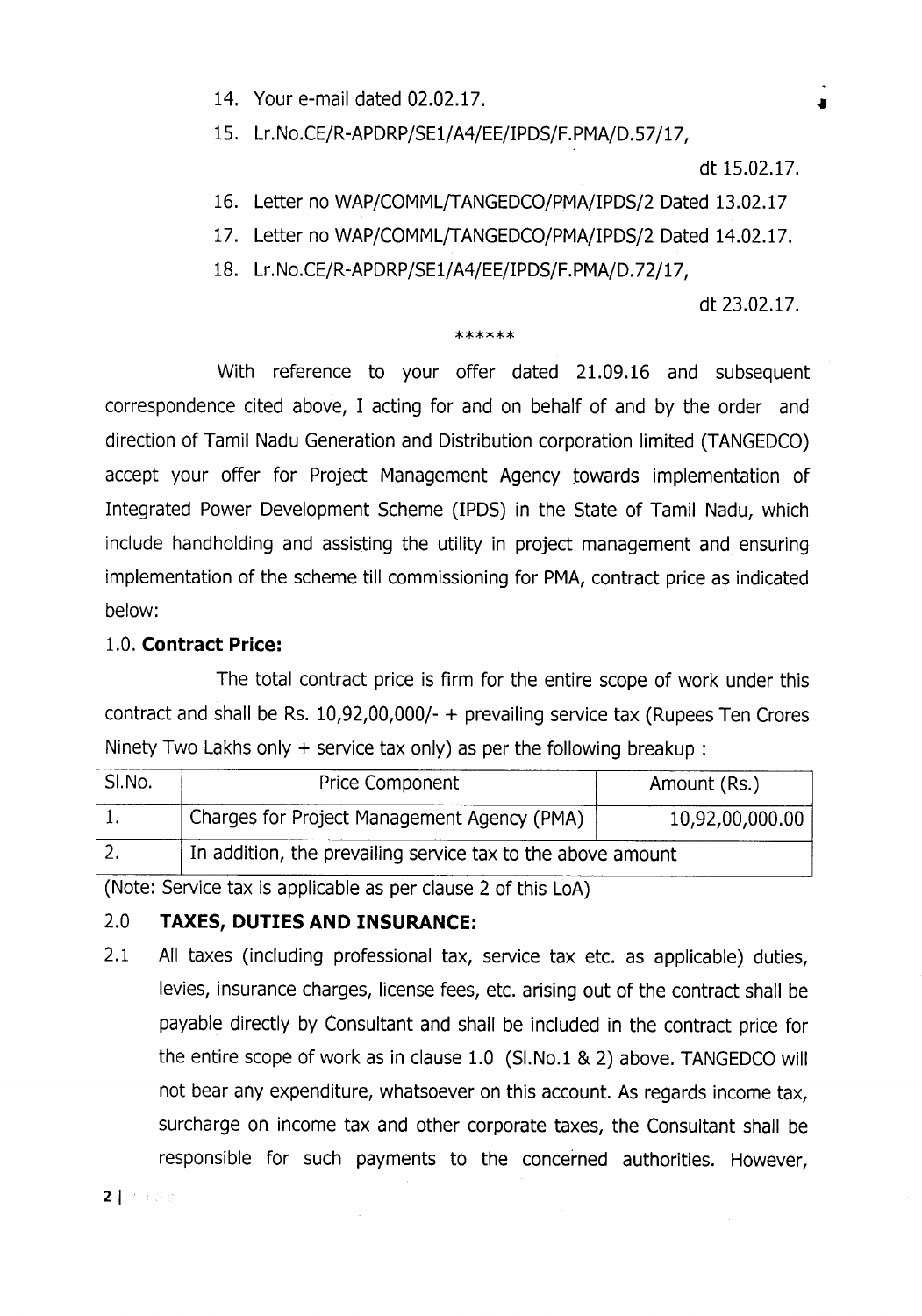TANGEDCO is entitled to deduct TDS as per the Government policies/tax rules and regulations.

- 2.2 Charges for PMA (sl.no.1) of clause 1.0 is inclusive of statutory taxes and duties, all travel, and stay, out of pocket expenses, cost of producing documents etc and exclusive of service tax. TANGEDCOwill not pay and/or reimburse anything over and above the contract price.
- 2.3 The service tax during the stipulated contract period of 33 months only be paid in applicable rate during that period. Increase in the rate of service tax, if any, during the extension period of contract due to the delay which is not caused by TANGEDCO, will be to the account of the PMA and it will not be attributable to TANGEDCO.
- 2.4 In case of delay i.e delay attributed on the part of PMA, the service tax prevailing on the last date of scheduled period or actual period of execution whichever is less only will be admitted.
- 2.5 If the extension of contract is due to the delay of TANGEDCO, then increase in service tax if any during the contract period will be paid at the applicable rate of extension period.
- 2.6 The service tax shall be reimbursed upon production of documentary evidences for having paid the same along with copy of service tax registration certificate.
- 2.7 Income tax at source will be deducted by TANGEDCO as per law and Tax Deduction at Source certificate shall be issued to the Consultant by TANGEDCO.
- 2.8 The Consultant shall be liable to take and maintain, at their own cost, all necessary insurance against all risks etc.
- 2.9 All related travel expenses incurred by the Consultant's personnel for journeys to site or Owner's (TANGEDCO) Office or anywhere in connection with the consultancy services/study under Scope of this Specification will be borne by the Consultant and the TANGEDCO will not take any responsibility whatsoever on this account.

 $\mathcal{N}$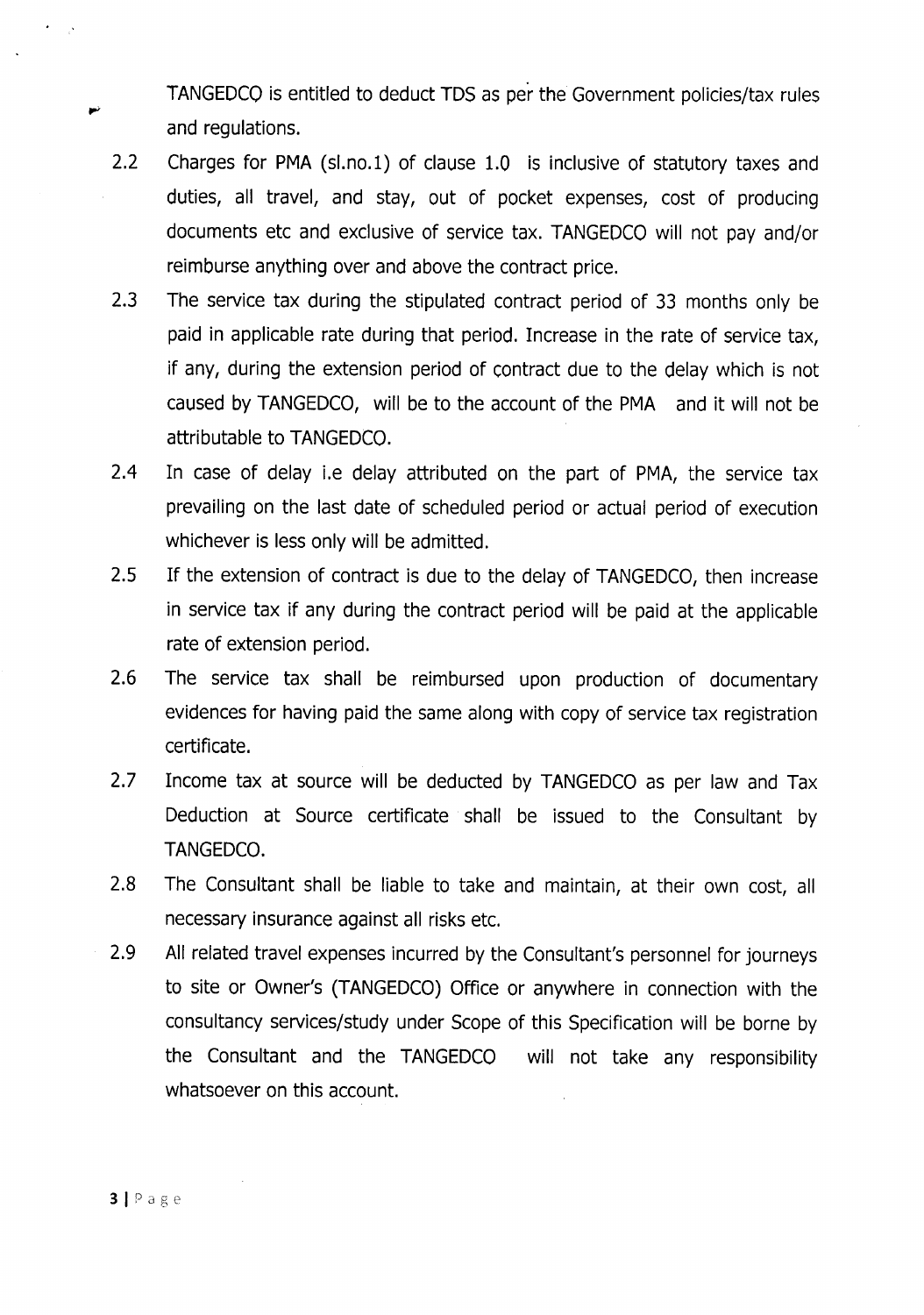### **3.0. PERFORMANCE BANK GUARANTEE:**

Performance Bank Guarantee bearing no. BG 11201LG003217 dated 09.02.17 valid upto 30.04.2020, issued by Punjab National Bank, New Delhi submitted as required under clause 2.14 of section II (a) of tender specification is accepted for a sum of **Rs.SO,20,000/- (Rupees Fifty Lakhs and Twenty Thousand only)** have been received as security deposit. Thus a contract has come into force in terms thereof.

#### **4.0. SCOPEOF WORK:**

**4.1** The contract includes, Project Planning and Implementation, Quality Monitoring, MIS & Web Portal up-dation and Coordination with Nodal Agency/ MoP and any other works of various components under IPDS covered in the scope of this contract to be carried out and it shall contain the overall quality, and procedures that would be followed to assess the performance of the work to be executed with all other terms and conditions as stipulated in the tender specification.

4.2 The illustrative scope of work is provided in the Annexure I of this LoA.

4.3 All other associated works which are not listed above but are essential for successful completion of the assignment are deemed to be included in the scope of this contract unless otherwise specifically excluded in the bidding documents without any cost implication to TANGEDCO. Any other works of various components under IPDS covered in the scope of this contract to be carried out and it shall contain the overall quality, and procedures that would be followed to assess the performance of the work to be executed with all other terms and conditions as stipulated in General conditions of the contract-Annexure 2 & Commercial terms- Annexure 3 of this LoA.

### **5.0 PERIOD OF ENGAGEMENT:**

The period of engagement would be thirty three (33) months from the date of receipt of Letter of Intent (LoI), or till the closure of the entire project by the TANGEDCO,whichever is later. The contract shall be suitably extended without any financial commitment to TANGEDCO in case of delay in completion of the schemes is attributable to the PMA. If the delay in completion of the schemes is not attributable to PMA, then contract price shall be on prorata basis for the extended period as stipulated in Annexure 3.

41 Page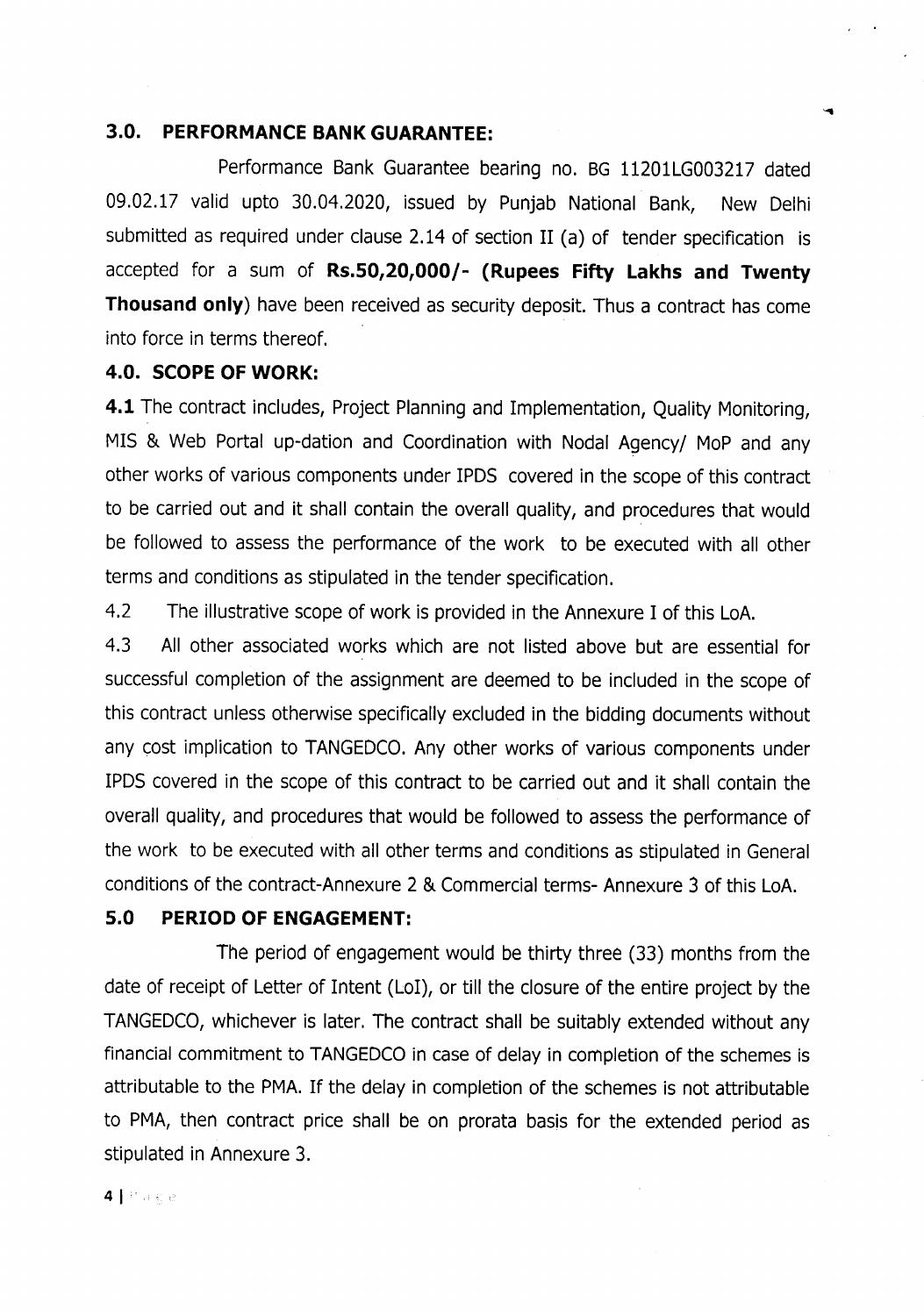# **6.0. LOCATION FOR PERFORMANCE OF THE SERVICES:** ..

(a) The Consultant shall render/perform services at Chennai and at the respective Project site at circles of TANGEDCO as covered under IPDS.

(b) The Consultant also undertakes to perform/render services at other location or elsewhere as required for the execution of project or as specified by the Owner from time to time. The Owner shall not bear any extra expenses/cost if, any, incurred by the consultant for providing services at other location.

## **7.0 TIME LINES OF TANGEDCO:**

Timeline for major activities is given below:-

| SI.No. | Activity                                                                                                                                                                                                                                                                                                                                                                        | <b>Timeline</b>                                                                                                  |
|--------|---------------------------------------------------------------------------------------------------------------------------------------------------------------------------------------------------------------------------------------------------------------------------------------------------------------------------------------------------------------------------------|------------------------------------------------------------------------------------------------------------------|
| 1.     | Reporting of establishment of offices including<br>deployment of requisite man power, vehicles &<br>other infrastructure, submission of inception<br>report and Detailed work Implementation<br>Schedule (CPM/PERT/ BAR chart etc., )<br>including formulation of supervision<br>and<br>monitoring system for project execution.                                                | Within 15 days from<br>the date of issuance<br>of LoA of this contract<br>or as per the direction<br>of TANGEDCO |
| 2.     | Assist the utilities for placement of Letter of<br>Award for the procurement of materials /works<br>to be executed departmentally/partial turnkey<br>contractor/ Agencies for supply, installation,<br>testing, commissioning of the work as per<br>approved DPR for IPDS works of TANGEDCO                                                                                     | Within 30 Days from<br>the date of issuance<br>of LoA                                                            |
| 3.     | Supervision and monitoring of all site works<br>under the scope of implementing agency<br>including quality checks in respect of material<br>used as per Quality Assurance Plan (QAP) for<br>IPDS works including reporting and updation of<br>web portal & associated activities after<br>completion of the works including Preparation<br>and Submission of closure proposals | Till the Completion of<br>the Assignment.                                                                        |

### **S.O. PAYMENT TERMS.**

8.1 Subject to any deductions which the TANGEDCO is authorised to make under the contract, the contractor shall be entitled to payment of charges with statutory taxes, like service tax etc, if any, within reasonable time for the Project Management Services as per the scope of works of PMA and on submission of a detailed report authorized by the Superintending Engineer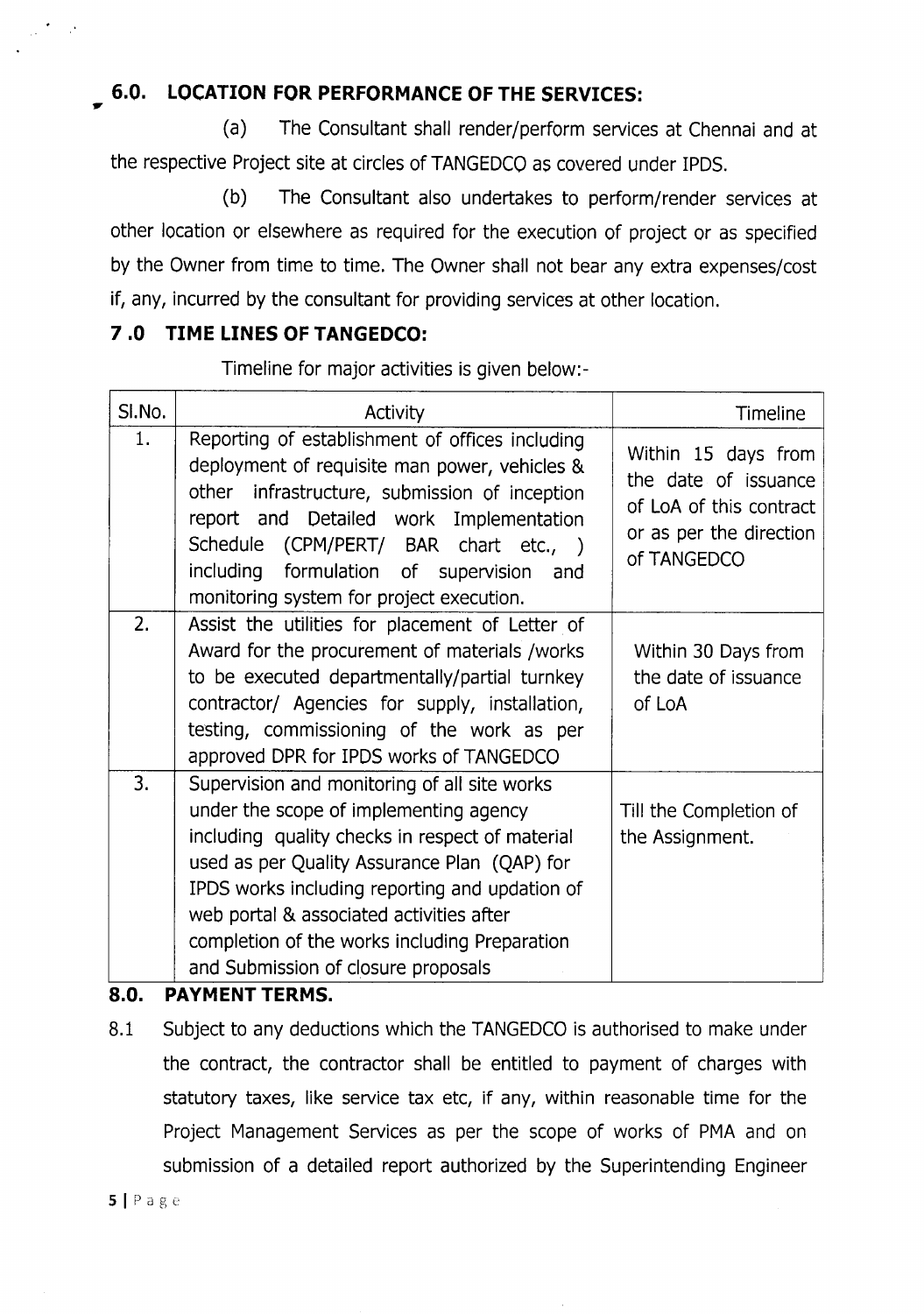concerned to the satisfaction of the TANGEDCO. The fee would be payable  $\Box$ in the following manner:

 $\epsilon_{\mu}$  .

8.2 **a)** 10% (ten percent) of Lump Sum Contract Price as upfront payment after entering into agreement and against acceptance of proof towards establishment of offices with deployment of requisite personnel vehicles & other office infrastructure, submission of inception report and Detailed work Implementation Schedule (PERT) and against acceptance of irrevocable & unconditional Bank Guarantee (B.G) in the prescribed proforma (Annexure 6 enclosed) for an equivalent amount. This B.G should be kept valid for 39 months from the date of receipt of LoI and shall be extended till the satisfactory completion of the contract.

In the event of non- fulfilment of contractual obligations as per the approved PERT chart within the contract period, the interest at the rate of **220/0** on the above upfront amount for the delayed period shall be paid by the tenderer and the same shall be recovered from the subsequent eligible payments under the contract. This will be in addition to the penalties if any, under SLA.

**b)** 15% (fifteen percent) of Lump Sum Contract Price on placement of Letter of Award by TANGEDCO on pro-rata on number basis of individual (departmental/ partial turnkey)package of value exceeding Rs.10 Lakhs

**c)** 65% of the Lump Sum Contract Priceshall be paid in two components:

- i) Fixed payment  $@1/9<sup>th</sup>$  of 35% of the Lump Sum Contract Price shall be released on quarterly basis as per the procurement/ erection packages of value exceeding Rs.10 Lakhs awarded on pro-rata on number basis as on the date of claiming the bill for the quarter.
- ii) Balance 30% of the Lump Sum Contract Price shall be released on pro rata basis linked with the disbursements for the project from the respective nodal agencies.

**d)** Balance 10% of the Lump Sum Contract Price shall be released after 3 months of completion of works and release of final instalment of grant to the TANGEDCO by Nodal Agency and after deducting the LD, penalties, and levies, if any.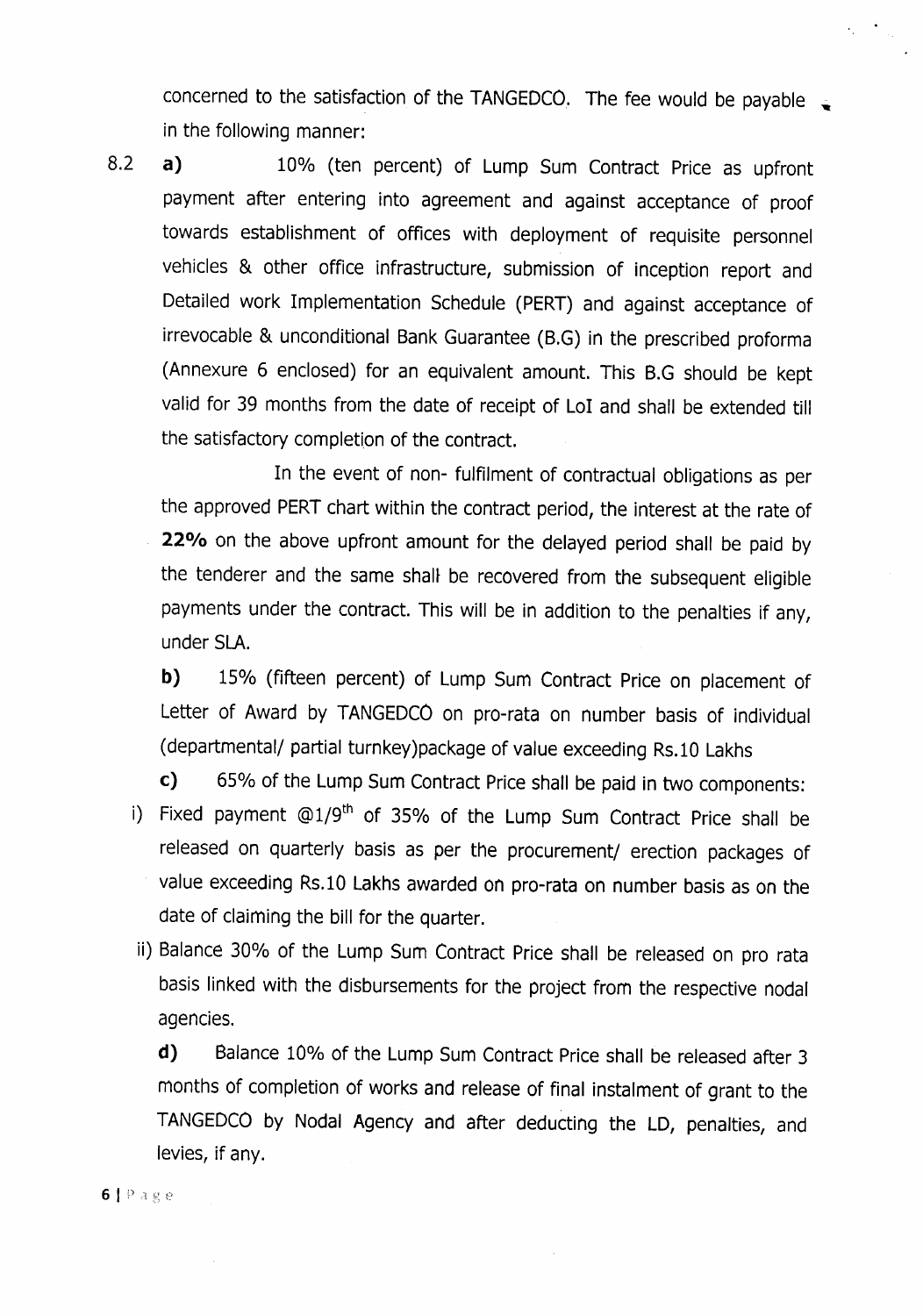### **Note:**

1) The first quarterly payment against 8.2 c (i) would be due after 3 months from the release of payment as mentioned in 8.2 (b) above.

2) If the PMA fails to prepare & submit pucca timely reimbursement claims and/or follow up & co-ordinate with nodal agencies/Gol for timely release of disbursements, no payments will be made against clause 8.2 (c) (ii) and clause 8.2 (d). This will be apart from levy of 22% interest on the 10% upfront amount paid as per clause 8.2 (a) and other relevant conditions as complied in SLA& Annexure 3 of this order.

#### **9.0. CONTRACT AGREEMENT & SERVICE LEVEL AGREEMENT:**

The terms and conditions set forth in the contract agreement and service level agreement (Annexure 4 & 5 enclosed) is applicable to this LoA.

The purpose of SLA is to clearly define the level of service to be provided by PMA to TANGEDCO for the duration of this contract or until this SLA has been amended.

#### **10.0. LIQUIDATED DAMAGES AND PENALTIES:**

The completion period as per clause 5 of this LoA shall be guaranteed under liquidated damages clause given below:

10.1. Time is essence of the Contract. Except as provided under Force majeure clause, if the Consultant fails to complete any or all of the services within the time period specified as per the approved PERT chart in the Contract or any extension thereof, the Owner (TANGEDCO) shall, without prejudice to all its other remedies under the contract, recover from the Consultant as Liquidated Damages (LD), a sum of Half Percent (1/2%)of the Contract Price for each completed week of delay and the total Liquidated Damages thus recovered shall not exceed 10% of the Total Contract Price. The above LD is payable by the Consultant only when the delay is attributable on the part of Consultant. This will be apart from the penal levy @22% per annum on upfront payment mentioned in clause 8.2(a).

10.2. The defaulting Contractor should be made liable to pay to the Board, in addition to liquidated damages for delay, the actual difference in price wherever TANGEDCO orders the delayed portion of services executed by other agencies at a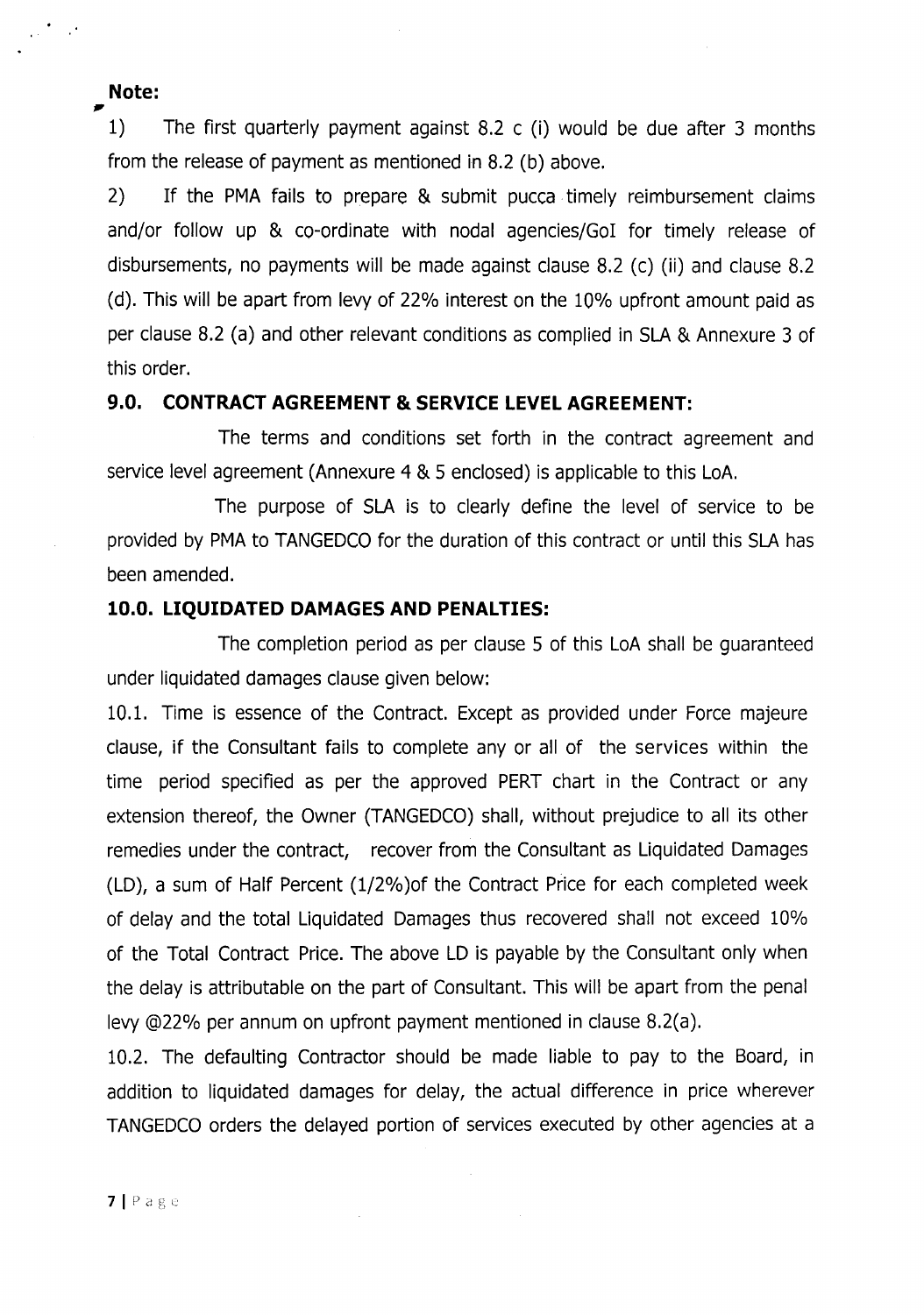nigher rate. This is without prejudice to other rights of TANGEDCO under the terms . of contract.

 $\label{eq:2} \frac{1}{2} \int_{\mathbb{R}^3} \frac{1}{\sqrt{2}} \, \frac{1}{\sqrt{2}} \, \frac{1}{\sqrt{2}} \, \frac{1}{\sqrt{2}} \, \frac{1}{\sqrt{2}} \, \frac{1}{\sqrt{2}} \, \frac{1}{\sqrt{2}} \, \frac{1}{\sqrt{2}} \, \frac{1}{\sqrt{2}} \, \frac{1}{\sqrt{2}} \, \frac{1}{\sqrt{2}} \, \frac{1}{\sqrt{2}} \, \frac{1}{\sqrt{2}} \, \frac{1}{\sqrt{2}} \, \frac{1}{\sqrt{2}} \, \frac{1}{\sqrt{2}} \, \frac$ 

10.3 In addition, the consultant (PMA) is liable to the owner (TANGEDCO) for payment of penalty as specified in the SLA.

*lOA* If the Services performed do not meet the minimum specifications as per the Contract, and the same is not modified by the Consultant to meet the requirements within 14 days of being informed by TANGEDCO, TANGEDCO shall be free to impose any penalty as deemed fit. In addition, the Utility shall reserve the right to terminate the contract and recover liquidated damages by forfeiting the performance guarantee submitted by the Purchaser.

10.5 If the delay is due to TANGEDCO/Third Party after justification by PMA and acceptance by TANGEDCO, extension of time may be given at the discretion of TANGEDCOand in such cases LD will not be imposed and the contract shall be suitably extended as per clause period of contract.

# **11.0. QUALITY ASSURANCE PLAN**

PMA is assigned with the following as stipulated in scope of works (Annexure I to this LoA)

QUALITY MONITORING:

- 1. To prepare a Quality Assurance (QA) Plan with the approval of the TANGEDCO.
- 2. Field quality inspection of ongoing/ completed works.
- 3. Joint inspection (along with representative of TANGEDCO) of material at site on sample basis i.e. 10% of major materials (Poles, Conductor, Meters, Transformers, Cables, etc.,)

### **12.0 ARBITRATION:**

The TANGEDCO will not accept any arbitrations in case of disputes arising in any respect under this contract. Any dispute arising out of this contract shall not be subjected to arbitration under the provisions of Arbitration and conciliation act 1996 in the event of any dispute between the parties.

### **13.0. FORCE MAJEURE:**

Neither the PMA nor the TANGEDCO shall be considered in default in performance of its obligations hereunder if such performance is prevented or 8120 元  $\bar{z}$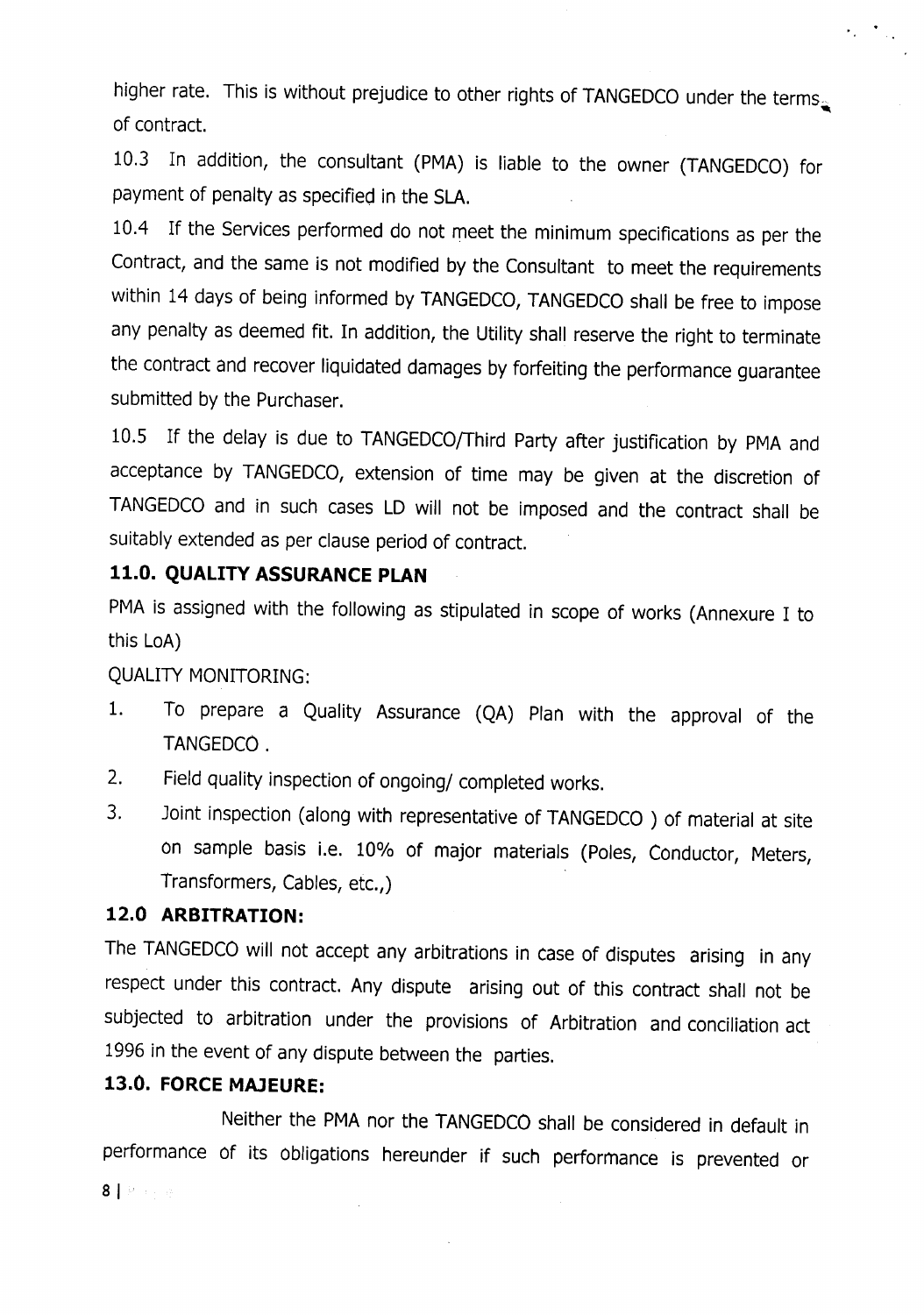delayed for any causes beyond the reasonable control of the party affected, such as war, hostilities, revolution, riot, civil commotion, epidemic, major fires, explosions, floods, earthquakes or because of any law, order, proclamatory regulations or ordinance of Government or because of any act of God, provided notice in writing of such cause with necessary evidence that the obligation under the Contract is thereby affected or prevented or delayed, is given within 14 days from the happening of the event and in any case it is not possible to serve the notice within 14 days period, then within the shortest possible period without delay. In case the force majeure conditions prolong beyond a continuous period of 6 months, the Purchaser/Employer shall be entitled to decide the further course of action including revisions in the terms of Contract, if any.

As soon as the cause of Force Majeure has been removed, the party whose ability to perform its obligation has been affected shall notify the other party the actual delay occurred on account of such activities.

Although the time for completion of work shall be suitably extended (not exceeding the period during which the work was stopped on account of Force Majeure clause), such extension shall not result in any financial claim by the PMA against the TANGEDCO or any account of such a delay for any other reason whatsoever.

### **14.0. AMICABLE SETTLEMENT:**

The consultant shall use their best efforts to settle amicably all disputes arising out of or in connection with this Contract or the interpretation thereof. No Arbitration is applicable to this Contract.

# **15.0. ISSUE MANAGEMENT PROCESS:**

1. Either owner or PMA may raise an issue by documenting the business or technical problem, which presents a reasonably objective summary of both points of view and identifies specific points of disagreement with possible solutions.

2. Owner and PMA's representative will determine which committee or executive level should logically be involved in resolution.

3. A meeting or conference call will be conducted to resolve the issue in a timely manner. The documented issues will be distributed to the participants at least